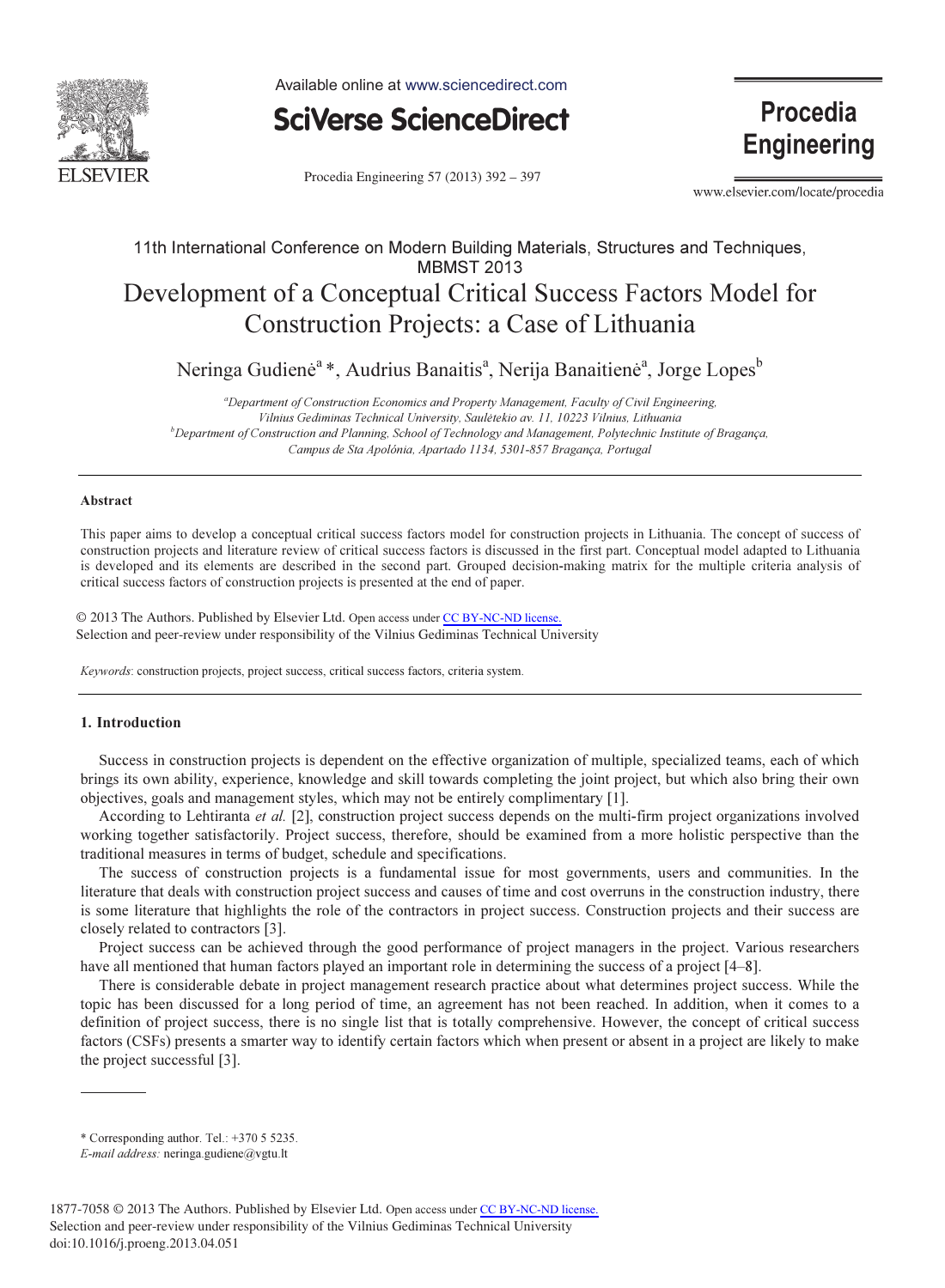Critical Success Factors is known as a tool for measuring performance in an organisation to achieve their mission [9]. In building maintenance, CSF is becoming very important as it could identify the cause of failure as well as improving the system. The success of maintenance management initiatives depends on many factors. The authors categorized critical success factors into five primary categories: leadership, culture, structure, roles and responsibilities, system infrastructure, measurement. These five categories were based on the objective of the organization. According to the researchers, it is also essential to identify the constraint of the critical success factors. In understanding the constraints, critical success factors defense measures can be derived. Knowing the constraints will eliminate predicted work which can bring about greater risks to the company's success. Knowing critical success factors in the operation of the business can strengthen management strategy. Risk management process can be more focused and many issues will be corrected and probability of failure is greatly reduced. Every single activity within the organization will be directed towards achieving the overall success of the company [9].

Chen et al. [1] explored success variables in construction partnering. They identified 19 success variables. Research results showed that four successful factors (collaborative team culture, long-term quality perspective, consistent objectives, and resource sharing) have a significant influence on the success of construction partnering. Partnering creates both a winwin situation and more synergy in team work [10]. However, not all projects are successful. The increasing complexity of construction projects has plagued the construction industry substantially. Project partnering (PP), therefore, has become the critical factor in project success. Two parameters should be considered in PP – project management performance (PMP) and participant satisfaction (PS). There are also many possible PP factors that could influence a project's success or failure and these factors should be incorporated during evaluation.

Ng et al. [11] and Abdul-Aziz et al. [12] explored critical success factors of Public Private Partnerships (PPP) projects. The initial feasibility of a PPP project contributes directly to the overall success of the project. Since PPP is a tripartite partnership which involves three parties of stakeholders including the public sector, private consortium as well as the general community (end-users), the authors identified critical success factors in all parties [11].

Hwang et al. [13] in their study identified 18 critical factors affecting schedule performance of public housing projects in Singapore, compared the factors affecting schedule performance of public housing projects and other building projects in Singapore, and provided recommendations to respond to these factors. The analysis results indicated that "site management", "coordination among various parties", "design changes by owner during construction", "availability of laborers on site", "availability of material", and "availability of staff to manage projects" were the six most critical factors that affect schedule performance of public housing projects in Singapore [13].

Alzahrani and Emsley [3] studied the impact of contractors' attributes on project success from a post construction evaluation perspective and identified what critical success factors (CSFs) have greatly impact to the success of project. Authors selected 35 CSFs, which were categorized into nine groups: safety and quality; past performance; environment; management and technical aspects; resource; organization; experience; size/type of pervious projects; finance. Factors such as turnover history, quality policy and adequacy of labor and plant resources, waste disposal and size of past projects completed, and company image are the most significant factors affecting projects success [3].

Lehtiranta et al. [2] explored a new dimension of the determinants for construction project success, i.e. the relationship between success and multi-firm project participants' satisfaction with each other. The results showed that correlations can be found between certain project participants' satisfaction with each other's performance and the owner's perception of project success. More specifically, satisfaction with performance factors within the relationships between the owner and any other participant (i.e. the contractor, designer or project consultant), within the relationship between project consultants and designers and within the relationship between project consultants and contractors were reflected in the owner's perception of project success [2].

Tabish and Jha [14] studied success factors for public construction projects. Achieving success in public construction projects is difficult because it requires economy, efficiency, quality, fairness and transparency. Such projects are taken up on the requisition of owners/clients and almost always involve multiple entities and are also accountable to external financial audit and vigilance agencies. Identification of the success factors is considered the key to achieving success in these projects. Authors identified 36 success attributes. Four success factors, viz. 'awareness of and compliance with rules and regulations', 'effective partnering among project participants', 'pre-project planning and clarity in scope', and 'external monitoring and control' were extracted by the application of factor analysis on 36 attributes developed through a synthesis of empirical studies and opinions from industry practitioners on public construction projects. The most important factor for overall performance is found to be 'awareness of and compliance with rules and regulations'.

The above examples demonstrate that there is a plenty of factors with the potential to affect the project success. This paper aims to present a conceptual critical success factors model based on identified comprehensive list of critical success factors of construction projects in Lithuania [15].